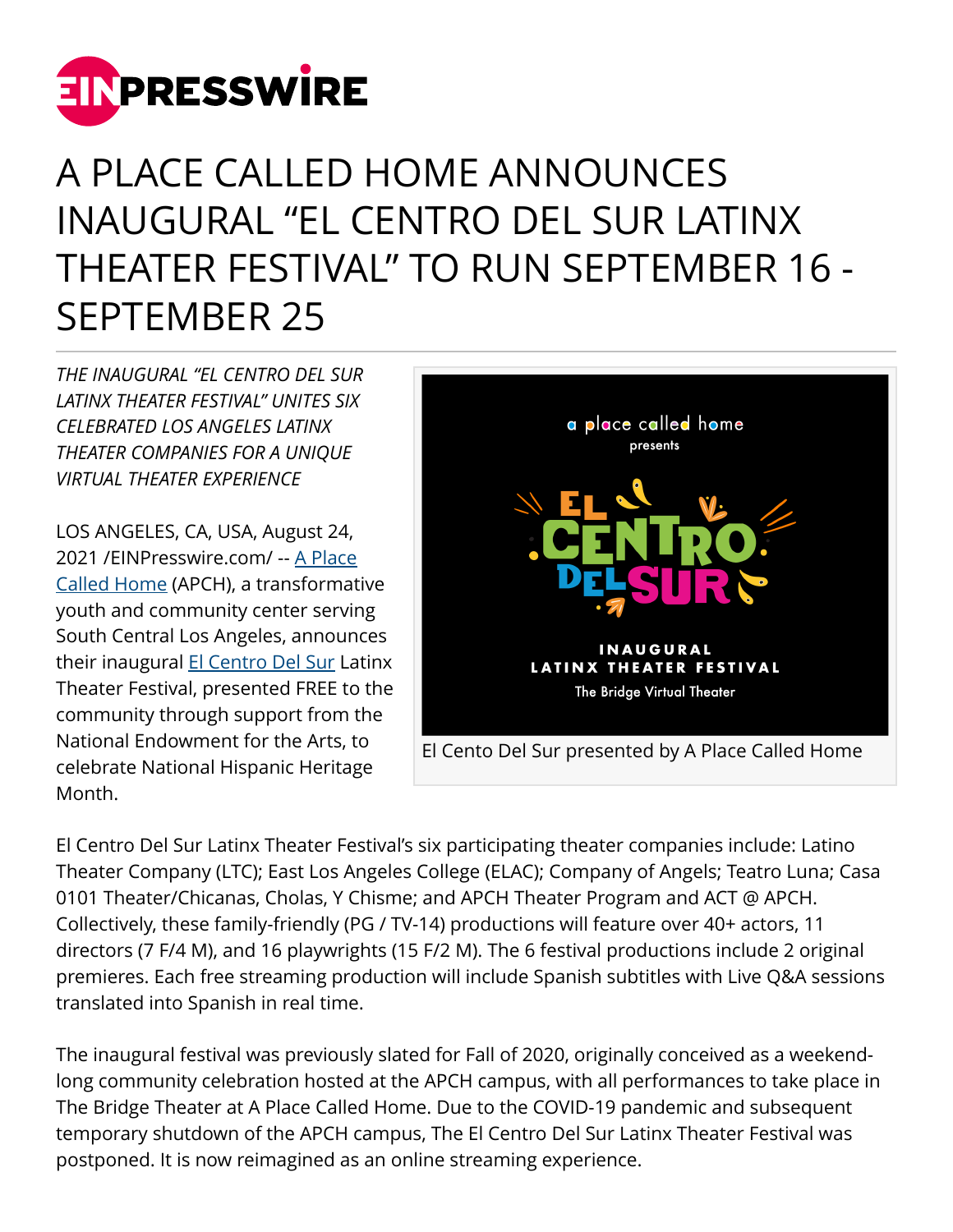"We look forward to returning to live performances in our beautiful Bridge Theater at A Place Called Home soon, but we're thrilled to be able to celebrate virtually, with our collaborative partners, the incredible, diverse Latin talent that calls Los Angeles home. We're deeply grateful to the NEA for supporting our inaugural year and hope to make this a highly-anticipated annual experience for the community of South Central," said Jewel Dellegal, APCH Chief Program Officer.

The staff of A Place Called Home conceived of the theater festival in response to increased interest in, and demand for, quality theatrical experiences from APCH members and the larger South Central community. The opening of The Bridge Theater in 2017 ushered in a new era of opportunities for young people to engage in acting, playwriting, theatrical production and theater management opportunities. The 90011 zip code where APCH is located is one of the most impoverished and systemically under-resourced in the nation. This incredible space for learning also doubles as a cultural enrichment and artistic entertainment venue for the entire neighborhood.

Jonathan Zeichner, APCH CEO stated, "At A Place Called Home we believe that exposure to, and exploration of, the Arts is a powerful key to self-actualization. We find great meaning and joy in offering courses, career preparation and performance opportunities in visual arts, dance, music and theater for the young people we serve. We opened our on-campus theater in 2017 to not only give our members a space to learn and perform, but to give the entire community a safe gathering space to celebrate and immerse in the Arts."

EL Centro De Sur Latinx Theater Festival schedule is as follows: Thursday September 16 @ 7 pm, Latino Theatre Company presents Solitude; Friday September 17 @ 7 pm, East Los Angeles College presents From the Works of John Leguizamo From East Coast to East Los; Saturday September 18 @ 7 pm, Company of Angels presents Lolo; Thursday September 23 @ 7 pm, Teatro Luna presents The Inbetweens; Friday September 24 @ 7 pm, Casa 0101 Theater/Chicanas, Cholas, Y Chisme presents Womxn In Herstory; Saturday September 25 @ 7 pm, APCH Theater Program and ACT @ APCH present Alice in Slasherland. Each streaming production is FREE, includes Spanish subtitles, and will be followed by a live Q&A translated into Spanish in real time.

For more information about participating theater companies and the streaming productions, or to reserve free tickets, please visit: [www.apch.org/elcentrodelsur](http://www.apch.org/elcentrodelsur )

## ABOUT A PLACE CALLED HOME

## A PLACE CALLED HOME (producer/presenter)

A Place Called Home is a transformational youth and community center based in South Central Los Angeles. Founded in 1993 as a safe space for young people facing poverty and systemic adversity, APCH provides a safe, nurturing environment with proven programs in arts, education and wellness for the young people in South Central Los Angeles to help them improve their